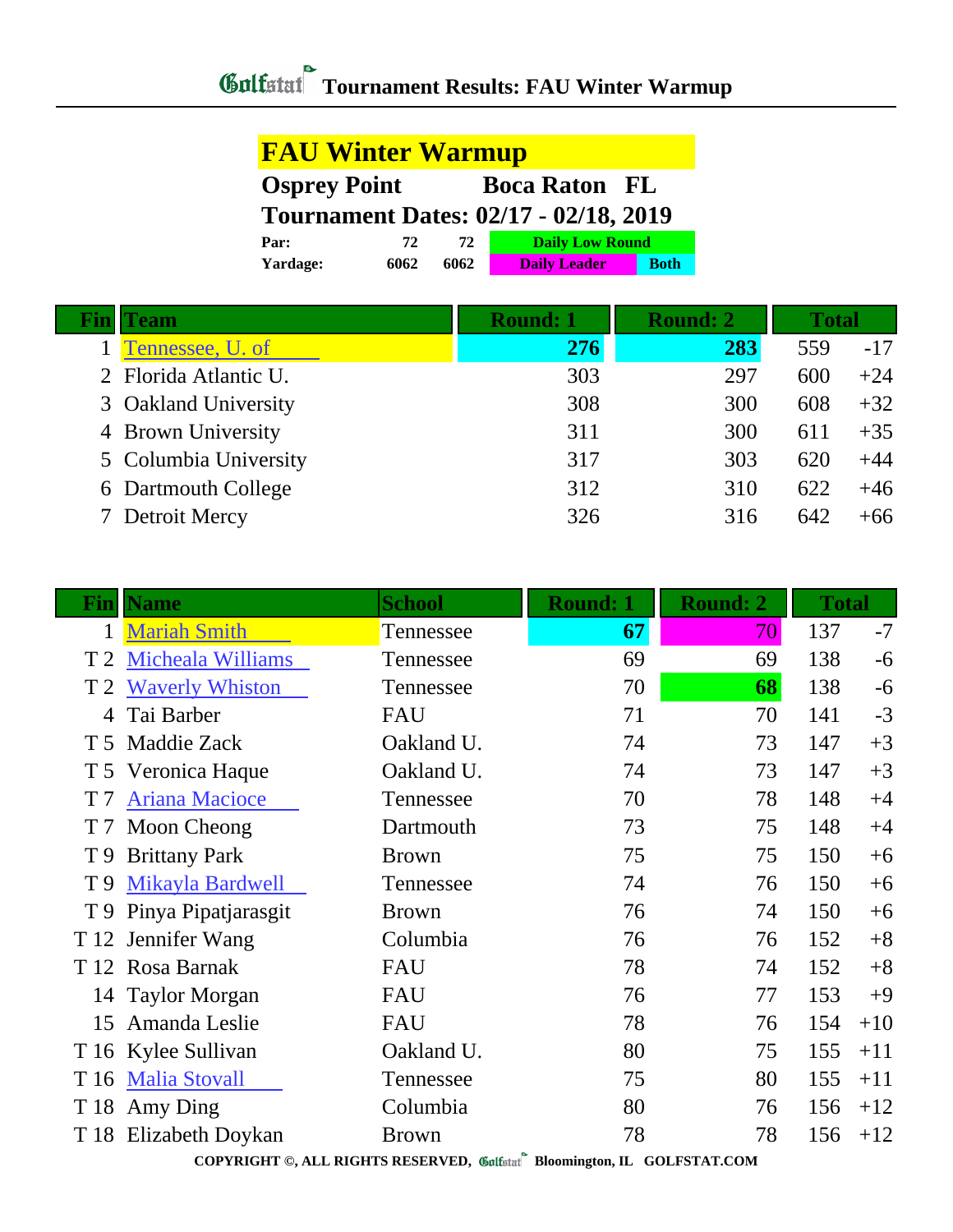|      | <b>Fin</b>   Name     | <b>School</b> | <b>Round: 1</b> | <b>Round: 2</b> | <b>Total</b> |       |
|------|-----------------------|---------------|-----------------|-----------------|--------------|-------|
|      | T 18 Hailey Freedman  | <b>Brown</b>  | 77              | 79              | 156          | $+12$ |
|      | T 18 Madison Heideman | <b>FAU</b>    | 82              | 74              | 156          | $+12$ |
| T 22 | <b>Alexis Florio</b>  | Columbia      | 81              | 76              | 157          | $+13$ |
|      | T 22 Arielle Keating  | <b>FAU</b>    | 79              | 78              | 157          | $+13$ |
|      | T 22 Winnie McCabe    | <b>Brown</b>  | 83              | 74              | 157          | $+13$ |
|      | T 25 Elle Nichols     | Oakland U.    | 80              | 79              | 159          | $+15$ |
| T 25 | Julia Shaw            | Det Mercy     | 78              | 81              | 159          | $+15$ |
|      | T 25 Kayla Longo      | FAU           | 75              | 84              | 159          | $+15$ |
| T 25 | Makenna Brown         | <b>FAU</b>    | 83              | 76              | 159          | $+15$ |
|      | T 25 Roshannah Gaur   | <b>Brown</b>  | 82              | 77              | 159          | $+15$ |
|      | T 30 Catharine Roddy  | Dartmouth     | 80              | 80              | 160          | $+16$ |
|      | T 30 Kaitlyn Lees     | Dartmouth     | 85              | 75              | 160          | $+16$ |
|      | T 30 Maddie Nelson    | Dartmouth     | 78              | 82              | 160          | $+16$ |
| T 30 | <b>Sydney Martens</b> | Oakland U.    | 85              | 75              | 160          | $+16$ |
|      | T 34 Alexa Hatz       | Det Mercy     | 83              | 78              | 161          | $+17$ |
|      | T 34 Jennifer Keim    | FAU           | 82              | 79              | 161          | $+17$ |
|      | T 34 Katie Lee        | Columbia      | 80              | 81              | 161          | $+17$ |
|      | T 34 Kristen Chen     | Dartmouth     | 81              | 80              | 161          | $+17$ |
|      | T 38 Emily Chu        | Columbia      | 87              | 75              | 162          | $+18$ |
|      | T 38 Kendall Payne    | Det Mercy     | 80              | 82              | 162          | $+18$ |
| 40   | Shana Murphy          | Det Mercy     | 88              | 75              | 163          | $+19$ |
| 41   | Madeleine Garay       | <b>Brown</b>  | 83              | 81              | 164          | $+20$ |
| T 42 | <b>Alexis Jones</b>   | Oakland U.    | 83              | 84              | 167          | $+23$ |
|      | T 42 Zaafina Naqvi    | Oakland U.    | 85              | 82              | 167          | $+23$ |
|      | 44 Elle Greenlee      | Det Mercy     | 85              | 83              | 168          | $+24$ |
|      | 45 Keilani Doss       | Oakland U.    | 80              | 99              | 179          | $+35$ |

|                         | Round: 1 Round: 2 Total |                      |  |
|-------------------------|-------------------------|----------------------|--|
| <b>TEAM STATISTICS:</b> |                         |                      |  |
| <b>Average Score:</b>   |                         | 307.57 301.29 304.43 |  |
| Rounds Below Par:       |                         |                      |  |
| Rounds Even Par:        | $^{\circ}$              | $\mathbf{\Omega}$    |  |
| Rounds Above Par:       | h                       | 6                    |  |